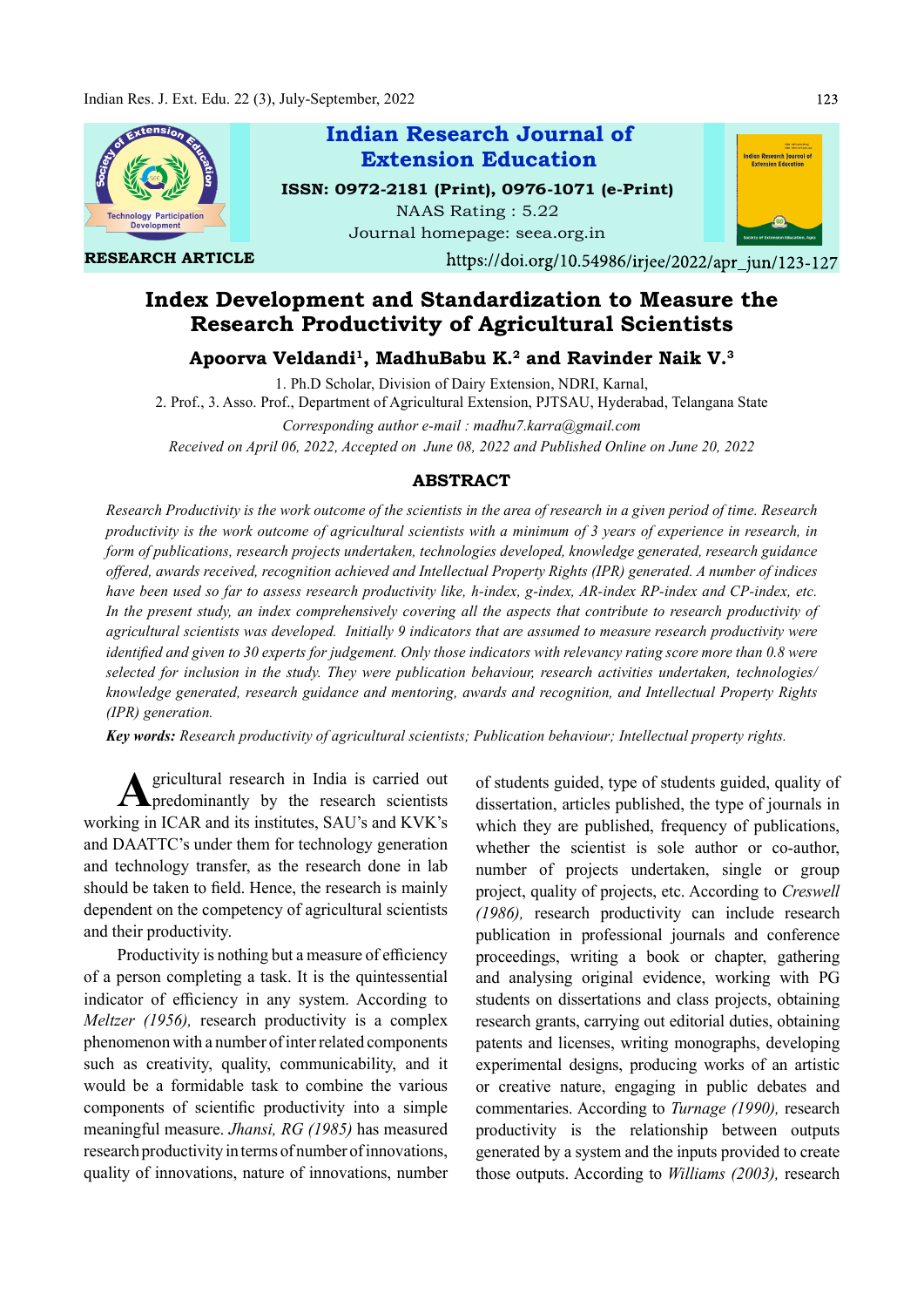productivity is defined as extent to which research efforts and research products are produced by the researcher. According to Sudipta Paul (2012), research productivity was defined as a composite measure of respondent's research output indicated through seven criteria namely, scientific publication, product developed, research, teaching and extension activities undertaken, awards received, and recognition achieved. Uritkhinbam, SD  $(2013)$  has measured the scientific productivity in research in terms of projects handled, recommendations in package of practices, awards received in conferences/seminars, varieties developed, field trials conducted and awards received in research.

A number of indices have been used so far to assess research productivity like, h-index (Hirsch, 2005), g-index (Egghe, 2006), AR-index (Jin, 2007), RP-index and CP-index (Altmann, et al, 2009) and Manjunath, and Shashidahra (2011) etc.

Agricultural research is needed to ensure food safety, improve quality of agricultural products, protect crops and livestock from pests and diseases, determine the best nutrition for people of all ages, sustain soil and other natural resources, ensure profitability for farmers and processors and keep costs down for consumers. Conducting research under the current condition of changing environment and need for sustainability requires more potential and competency among agricultural scientists to cope up with the changing conditions. The knowledge about the status of research productivity among agricultural scientists will help programme planners to gear up their activities in right direction and also administrators, research managers and policy makers to make necessary decisions. It is one among the most important determinants to rank agricultural universities and also determines scientific temperament of an individual scientist. It will help us to bring improvement in working environment and motivate the researchers. Keeping all this in view, present study is undertaken to develop an index to measure the Research Productivity of agricultural scientists.

## METHODOLOGY

#### Research Productivity Index :

Stage 1: Operationalization of Research productivity and selection of indicators & sub-indicators : Research productivity was operationalized as the work outcome of agricultural scientists with a minimum of 3 years of experience in research, in form of publications, research projects undertaken, technologies developed, knowledge generated, research guidance offered, awards received, recognition achieved and Intellectual Property Rights (IPR) generated.

The experts were requested to give relevancy rating for the 9 indicators identified, which they find suitable for measuring the research productivity of agricultural scientists of PJTSAU. They were also requested to add other indicators that they find relevant to measure research productivity. The responses were received from 30 experts and 6 indicators with relevancy rating scores more than 0.8 were selected finally.

Stage 2: Operationalization of the indicators& subindicators selected for the study : The indicators and sub-indicators are operationalized in this stage as given below:

Indicator I: Publication behaviour : It was operationalized as the scientific information published by the agricultural scientists in the form of research articles, books, book chapters, technical bulletins, etc., either as first author or co-author, their bibliometric parameters, frequency of publications, publication skills and reading behaviour. It was studied under 5 sub-indicators: Number of publications, Bibliometric parameters, Frequency of publications, Publication skills and Reading behaviour.

#### Sub-indicators :

1. Number of publications: It was operationalized as the number of publications made by the agricultural scientists either as first author or co-author.

2. Bibliometric parameters: It was operationalized as the agricultural scientist's publication output in terms of their H-index, RG score, research gate citations, number of reads in research gate and google scholar citations.

3. Frequency of publications : It was operationalized as the number of publications made by the agricultural scientists weekly, fortnightly, monthly, quarterly, half yearly, annually, biannually or once in 5 years.

4. Publication skills : It was operationalized as the agricultural scientist's ability to publish quality scientific information.

5. Reading behaviour: It was operationalized as the reading habit of the agricultural scientists in terms of frequency, extent and purpose.

Indicator II: Research activities undertaken: It was operationalized as the extent of research efforts made by the agricultural scientists in terms of different projects executed, paid up trails conducted, scientific fora organized, impact studies carried out and research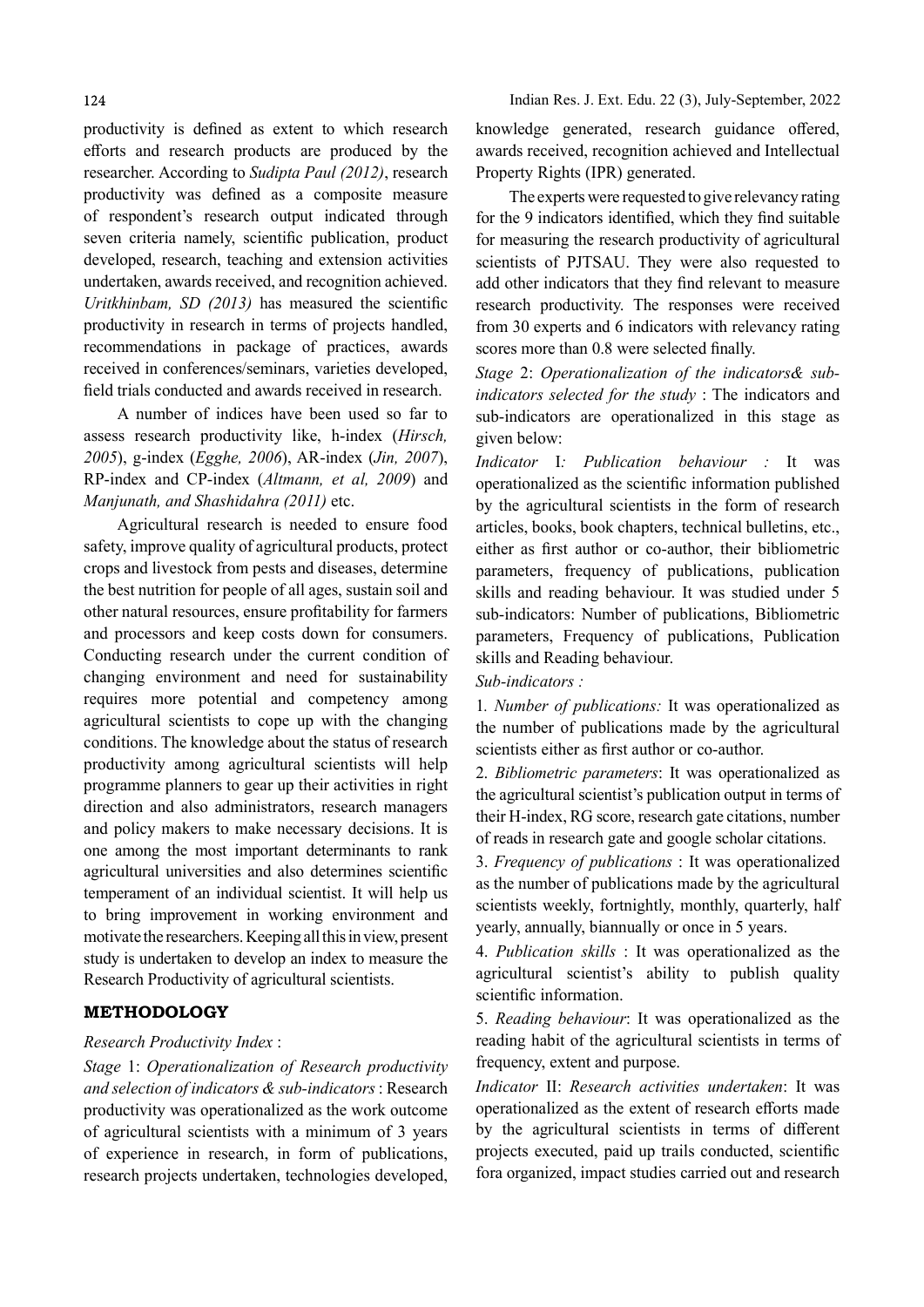Indian Res. J. Ext. Edu. 22 (3), July-September, 2022

fund received, either as P.I. or Co P.I.

Indicator III: Technologies/ knowledge generated: It was operationalized as the number of new products like crop varieties, prototype of tools and techniques, innovative concepts, new apps, etc., or knowledge developed by the agricultural scientists, their attributes and extent of adoption.

Indicator IV: Research guidance and mentoring: It was operationalized as the number of PG or PhD scholars guided as major chairman or member of advisory committee; number of subordinates guided.

Indicator V: Awards and recognition: It was operationalized as the number of awards received by agricultural scientists at different levels like university, state, national and international levels and the extent to which the agricultural scientists are recognized as a fellow or associate fellow of registered state, national and international science academies and societies, chief editor ofresearch journal, member of editorial board of research journal, for their contribution in research.

Indicator VI: Intellectual Property Rights (IPR) generation: It was operationalized as the number of patents or trademarks that have been applied for or granted to agricultural scientists.

Stage 3: Validity of the Research Productivity Index:

In the present investigation, content validity method was adopted to compute the validity of the Research Productivity Index and it was established by the expert's judgement. Content validity is defined as the extent to which the item measures the underlying indicator selected for index. The items under each indicator were given to the experts to indicate their relevancy rating against 5 point continuum- strongly agree, agree, undecided, disagree and strongly disagree. Only those items with relevancy rating score more than 0.80 were selected for inclusion in the index. All the possible items were identified before administering relevancy test sheets to the experts. No domain was left out to be included in the index.

Stage 4 : Reliability of the Research Productivity Index: Internal consistency reliability method was used to test the reliability. The Cronbach Alpha coefficient obtained for the index was found to be 0.888, which indicates good internal consistency of items in the index.

## RESULTS AND DISCUSSION

Selection of indicators and sub-indicators for  $inclusion$  in the index : The responses were quantified

Table 1. Relevancy rating scores (RRS) of indicators and sub-indicators

| Indicator                                     | <b>RRS</b> |
|-----------------------------------------------|------------|
| Publication behaviour                         | 0.89       |
| Number of publications                        | 0.90       |
| Frequency of publications                     | 0.85       |
| <b>Bibliometric parameters</b>                | 0.89       |
| Publication skills                            | 0.85       |
| Reading behaviour                             | 0.83       |
| Research activities undertaken                | 0.90       |
| Teaching activities undertaken                | 0.57       |
| Extension activities undertaken               | 0.67       |
| Research and development initiatives launched | 0.74       |
| Technologies/knowledge generated              | 0.93       |
| Awards and Recognition                        | 0.83       |
| Research guidance and mentoring               | 0.87       |
| Intellectual Property Rights (IPR) generation | 0.85       |
|                                               |            |

and presented in the Table 1. And it is evident from the Table 1 that the relevancy scores for different indicators and sub-indicators ranged from 0.57 to 0.93. The relevancy rating scores were calculated by dividing the actual score obtained with maximum score obtainable from 30 experts. The indicators with relevancy rating score more than 0.80 were selected for inclusion in the index for measuring the research productivity. Only 6 indicators satisfied this criterion and they were publication behaviour, research activities undertaken, technologies/knowledge generated, research guidance and mentoring, awards and recognition, and Intellectual Property Rights (IPR) generation.

Selection of items: Only those items with relevancy rating score more than 0.80 were selected for inclusion in the index. The relevancy scores were calculated by diving actual score with the maximum score possible. Out of 86 items chosen, 71 items were finally selected for inclusion in the index. The responses for items of the index were quantified and given in the Table 2.

Research productivity index: Research productivity index of agricultural scientists of PJTSAU was calculated by using the selected indicators for inclusion in the index. The different indicators selected for inclusion in the index had different number of items under them. Hence, the scores of all 6 indicators were normalized using the formula given below:

$$
U_{ij} = \frac{Y_{ij} - Min_{yj}}{Max_{ij} - Min_{yj}}
$$

Where,

 $U_{ii}$  = Unit score of the i<sup>th</sup> respondents on j<sup>th</sup> component

 $Y_i$  = Value of i<sup>th</sup> respondent on the j<sup>th</sup> component

 $Max_{yi}$  = Maximum score on the j<sup>th</sup> component

 $Min_{i,j}$  = Minimum score on the j<sup>th</sup> component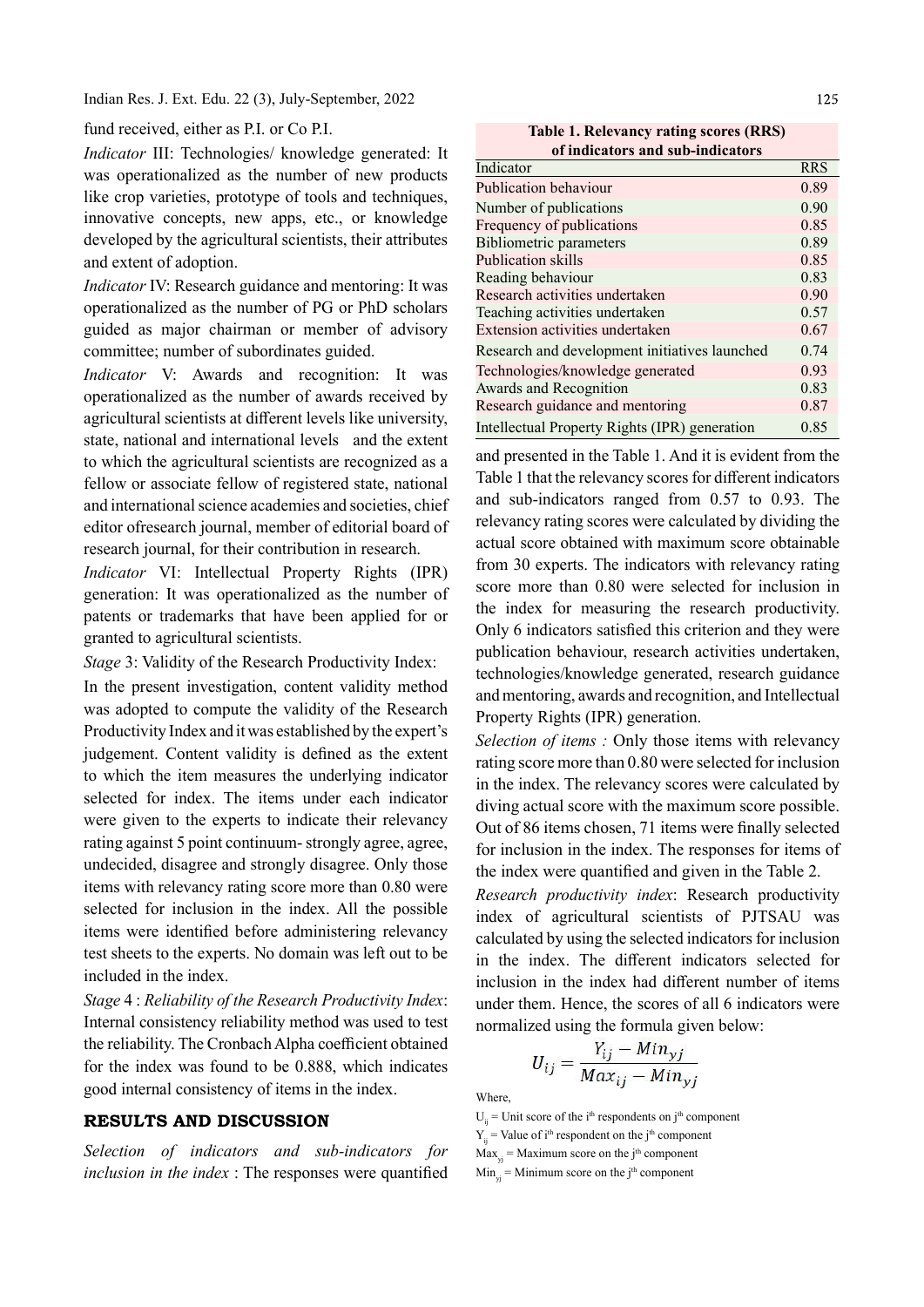Table 2. Relevancy rating score (RRS) of

| items under each indicator                                        | RKVY projects    |                                                                    |
|-------------------------------------------------------------------|------------------|--------------------------------------------------------------------|
| Items                                                             | <b>RRS</b>       | <b>AICRP</b> projects                                              |
| <b>Publication behaviour</b>                                      |                  | Technologies/Knowledge generated                                   |
| Research articles                                                 | 0.96             | HYV/Hybrids                                                        |
| Books/Monographs                                                  | 0.92             | Varieties registered with PPVFR                                    |
| Book chapters                                                     | 0.9              | Mobile apps/expert systems/extension                               |
| Book edited                                                       | 0.95             | New machinery/farm tools/prototypes                                |
| <b>Technical bulletins</b>                                        | 0.9              | Novel germplasms registered with NBI                               |
| Success stories                                                   | 0.72             | Awareness knowledge                                                |
| Short communication                                               | 0.78             | How to knowledge                                                   |
| Papers presented in scientific fora                               | 0.89             | Principles knowledge                                               |
| Newspaper articles                                                | 0.76             | Technologies developed                                             |
| Review articles                                                   | 0.87             | <b>Extension</b> models                                            |
| Abstracts                                                         | 0.86             | Agriculturally important insect resourc                            |
| Popular articles                                                  | 0.75             | Research guidance and mentoring                                    |
| Discussion papers                                                 | 0.79             | Number of PG scholars guided as majo                               |
| Abstracts presented in scientific fora                            | 0.9              | No. of PG scholars guided as member o                              |
| Policy briefs                                                     | 0.85             | committee                                                          |
| <b>Bibliometric parameters</b>                                    |                  | No. of PhD scholars guided as major cl                             |
| H-index                                                           | 0.93             | No. of PhD scholars guided as member of adv                        |
| RG score                                                          | 0.87             | No. of fellowships awarded by Nationa                              |
| Research gate citations                                           | 0.85             | like DBT/DST/BOYSCAST/CSIR/ICA                                     |
| Number of reads in Research gate                                  | 0.92             | INSA/UGC/ICSSR to the students guid                                |
| Google scholar citations                                          | 0.9              | No.of subordinates guided                                          |
| Patented citations                                                | 0.67             |                                                                    |
|                                                                   |                  | Awards and recognition<br>No. of international awards received fre |
| Frequency of publications-Weekly/fortnightly/                     | 0.91             |                                                                    |
| monthly/ yearly/ biannually/ once in 5 years                      |                  | CGIAR and registered international sci                             |
| <b>Publication skills</b>                                         |                  | No. of national awards received from I                             |
| Identification of peer reviewed scientific journals               | 0.85             | DST/ and Mahindra Samriddhi Agri-In                                |
| and their database                                                |                  | business and national scientific bodies                            |
| Identification of structure of a research article                 | 0.84             | No. of awards received from state govt                             |
| Usage of sophisticated scientific techniques to                   | 0.83             | registered societies & agro industries                             |
| organize information                                              |                  | No.of young scientist awards/medals rec                            |
| Ability to analyse main ideas of a research article               | 0.83             | national professional scientific societies                         |
| Ability to interpret data, graphics of a research paper 0.82      |                  | Fellow of registered international, natio                          |
| Summarization of scientific information                           | 0.8              | science academies & societies (NAAS/                               |
| Ability to critically discuss and write the research article 0.81 |                  | CHAI/ISGPB/ISSS/IIAR/ISA/ISAE)                                     |
| Ability to draw conclusions after reviewing literature 0.87       |                  | Associate fellow of registered internati                           |
| Ability to cite references according to the rules of              | 0.89             | and state science academies & soci                                 |
| scientific writing                                                |                  | NAS/TAS/CHAI/ISGPB/ISSS/IIAR/IS                                    |
| Ability to elaborate keywords of a research topic                 | 0.86             | Life member of registered internation                              |
| Reading behaviour                                                 |                  | professional scientific societies                                  |
| Reading habit-regular/occasional/never                            | 0.8              | Annual member of registered internatio                             |
| Extent of reading-completely/partially/focused                    | 0.87             |                                                                    |
| Purpose of reading- to gain knowledge/to practically              |                  | professional scientific societies                                  |
| apply the knowledge/hobby                                         | 0.86             | Secretary of registered international                              |
| Research activities undertaken                                    |                  | professional scientific societies                                  |
| PJTSAU network projects                                           | 0.9              | Chief editor of research journals                                  |
| On-going state level research projects                            | 0.75             | Editor of research journals                                        |
| On-going national level research projects                         | 0.77             | Member of editorial board of research                              |
| On-going international level research projects                    | 0.73             | Referee for research articles and books                            |
| Externally funded & Industry sponsored projects                   | 0.9 <sub>o</sub> | Reviewer of NAAS rated journals                                    |
| Research & development initiatives                                | 0.65             | National professor                                                 |
| Rese. fund received-ICAR/Uni./external sources                    | 0.85             | Member of policy making bodies/task force/ (                       |
| Revolving fund generated                                          | 0.69             | IPR (Intellectual property rights) gener                           |
| Research consultancy offered                                      | 0.7              | No.of patents applied for                                          |
| Impact studies carried out                                        | 0.87             | No. of patents granted                                             |
| Scientific fora organized                                         | 0.89             | No. of trademarks applied for                                      |
| Paid up trials conducted                                          | 0.83             | No.of trademarks granted                                           |
|                                                                   |                  |                                                                    |

| <b>ICAR</b> projects                                                          | 0.96 |
|-------------------------------------------------------------------------------|------|
| <b>RKVY</b> projects                                                          | 0.9  |
| <b>AICRP</b> projects                                                         | 0.93 |
| Technologies/Knowledge generated                                              |      |
| HYV/Hybrids                                                                   | 0.9  |
| Varieties registered with PPVFR                                               | 0.89 |
| Mobile apps/expert systems/extension models                                   | 0.88 |
| New machinery/farm tools/prototypes                                           | 0.87 |
| Novel germplasms registered with NBPGR                                        | 0.89 |
| Awareness knowledge                                                           | 0.85 |
| How to knowledge                                                              | 0.84 |
| Principles knowledge                                                          | 0.83 |
| Technologies developed                                                        | 0.82 |
| <b>Extension models</b>                                                       | 0.75 |
| Agriculturally important insect resources                                     | 0.79 |
| Research guidance and mentoring                                               |      |
| Number of PG scholars guided as major chairman                                | 0.85 |
| No. of PG scholars guided as member of advisory                               | 0.8  |
| committee                                                                     |      |
| No. of PhD scholars guided as major chairman                                  | 0.82 |
| No. of PhD scholars guided as member of advisory committee 0.82               |      |
| No. of fellowships awarded by National institutions                           |      |
| like DBT/DST/BOYSCAST/CSIR/ICAR/MHRD/                                         | 0.87 |
| INSA/UGC/ICSSR to the students guided                                         |      |
| No.of subordinates guided                                                     | 0.89 |
| Awards and recognition                                                        |      |
| No. of international awards received from FAO/UN/                             | 0.8  |
| CGIAR and registered international scientific bodies                          |      |
| No. of national awards received from ICAR/DBT/                                |      |
| DST/ and Mahindra Samriddhi Agri-India and agri-                              | 0.81 |
| business and national scientific bodies                                       |      |
| No. of awards received from state govt./uni.reputed                           |      |
| registered societies & agro industries                                        | 0.81 |
| No.of young scientist awards/medals received from                             |      |
| national professional scientific societies & universities                     | 0.83 |
| Fellow of registered international, national and state                        |      |
| science academies & societies (NAAS/NAS/TAS/                                  | 0.83 |
| CHAI/ISGPB/ISSS/IIAR/ISA/ISAE)                                                |      |
| Associate fellow of registered international, national                        |      |
| and state science academies & societies (NAAS/ 0.8)                           |      |
| NAS/TAS/CHAI/ISGPB/ISSS/IIAR/ISA/ISAE)                                        |      |
| Life member of registered international & national $_{0.87}$                  |      |
| professional scientific societies                                             |      |
| Annual member of registered international & national $_{0.82}$                |      |
| professional scientific societies                                             |      |
|                                                                               |      |
| Secretary of registered international & national $0.86$                       |      |
| professional scientific societies                                             |      |
| Chief editor of research journals                                             | 0.85 |
| Editor of research journals<br>Member of editorial board of research journals | 0.83 |
|                                                                               | 0.83 |
| Referee for research articles and books                                       | 0.83 |
| Reviewer of NAAS rated journals                                               | 0.82 |
| National professor                                                            | 0.7  |
| Member of policy making bodies/task force/ QRT/RAC/BOM 0.8                    |      |
| IPR (Intellectual property rights) generation                                 |      |
| No.of patents applied for                                                     | 0.83 |
| No. of patents granted                                                        | 0.85 |
| No. of trademarks applied for                                                 | 0.8  |
| No.of trademarks granted                                                      | 0.81 |